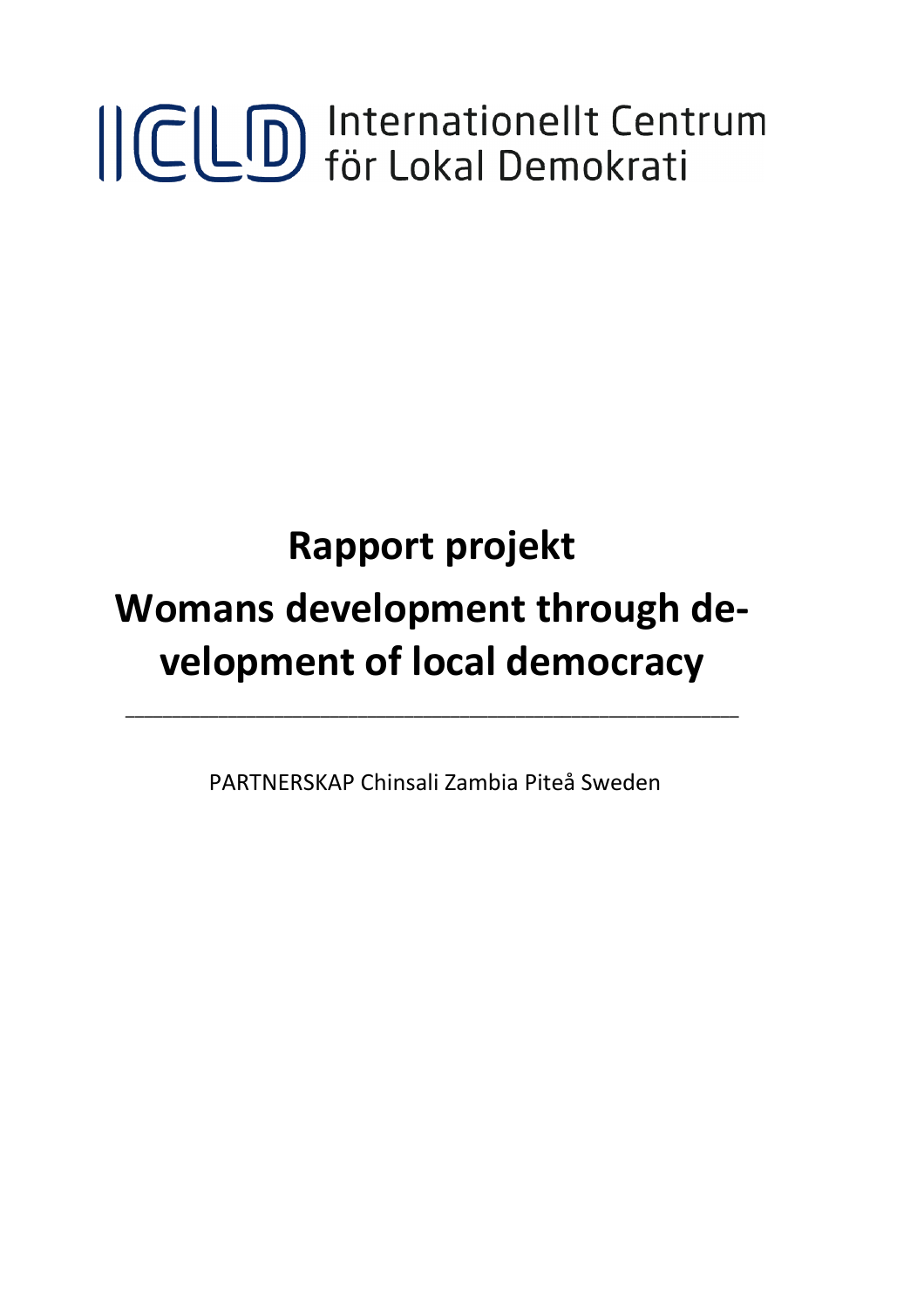### **1 Allmänt**

Det projekt inom Kommunala Partnerskap som finansieras med medel från Sida och förmedlas av ICLD, ska redovisas innan bidrag betalas ut till den svenska part som genomfört insatsen.

Redovisningen ska följa samma anvisningar som används i ansökan om projektmedel. I redovisningen ska framgå vilka mål, resultat och målgrupper som angavs i ansökan samt vilka aktiviteter som ursprungligen planerades.

## **2 Redovisningens innehåll**

#### **1. Projektnamn**

Womans development through development of local democracy

#### **2. Samordnare respektive projektansvarig för båda parter**

Vera Renberg Piteå kommun 941 85 Piteå tel 0911-696971 Fax 0911 19928

Mary Sinkala Chinsali Municipal Council, PO Box 480099, telefon; 260 966 922223, Fax: +260 214 56 50 27

#### **3. Diarienummer**

 $2015 - 0016$ 

**4. Sammanfattning på engelska och på svenska –** ca 15 rader om projektets aktiviteter, mål och resultat. OBS! Båda sammanfattningarna skickas även elektroniskt i ett format som ICLD kan kopiera text ifrån, exempelvis MS Word, till ICLDs epost [partnership@icld.se](mailto:partnership@icld.se)

#### **5. Bakgrund och problembeskrivning**

#### **Background and mainproblem**

ICLD sponsored an international training program, towards sustainable development and local democracy in the SymbioCity program in 2013. During the training period in Kiruna there was a mini- matching seminar where Chinsali and Piteå met. It resulted in an application for an inception phase submitted to ICLD, where the focus was development of local democracy. In March 2014 Chinsali Municipality visited Piteå, with a delegation and later in 2014, Piteå Municipality visited Chinsali. Arising from these meetings areas of cooperation were identified; development of local demoncracy with focus on women. An application was submitted to ICLD and not approved and this is a revised application within the same area but more focusing on strengthening the organizations for both Municipalities involving target groups who are not a natural part of the democratic system.

Mainproblem; Staff/management councilors lack capacity for involving in development of local democracy.

The most important reasons for this mainproblem are

• Not until recently, the council has realized the need for women's involvement in the development processes and programs taking place in the municipality.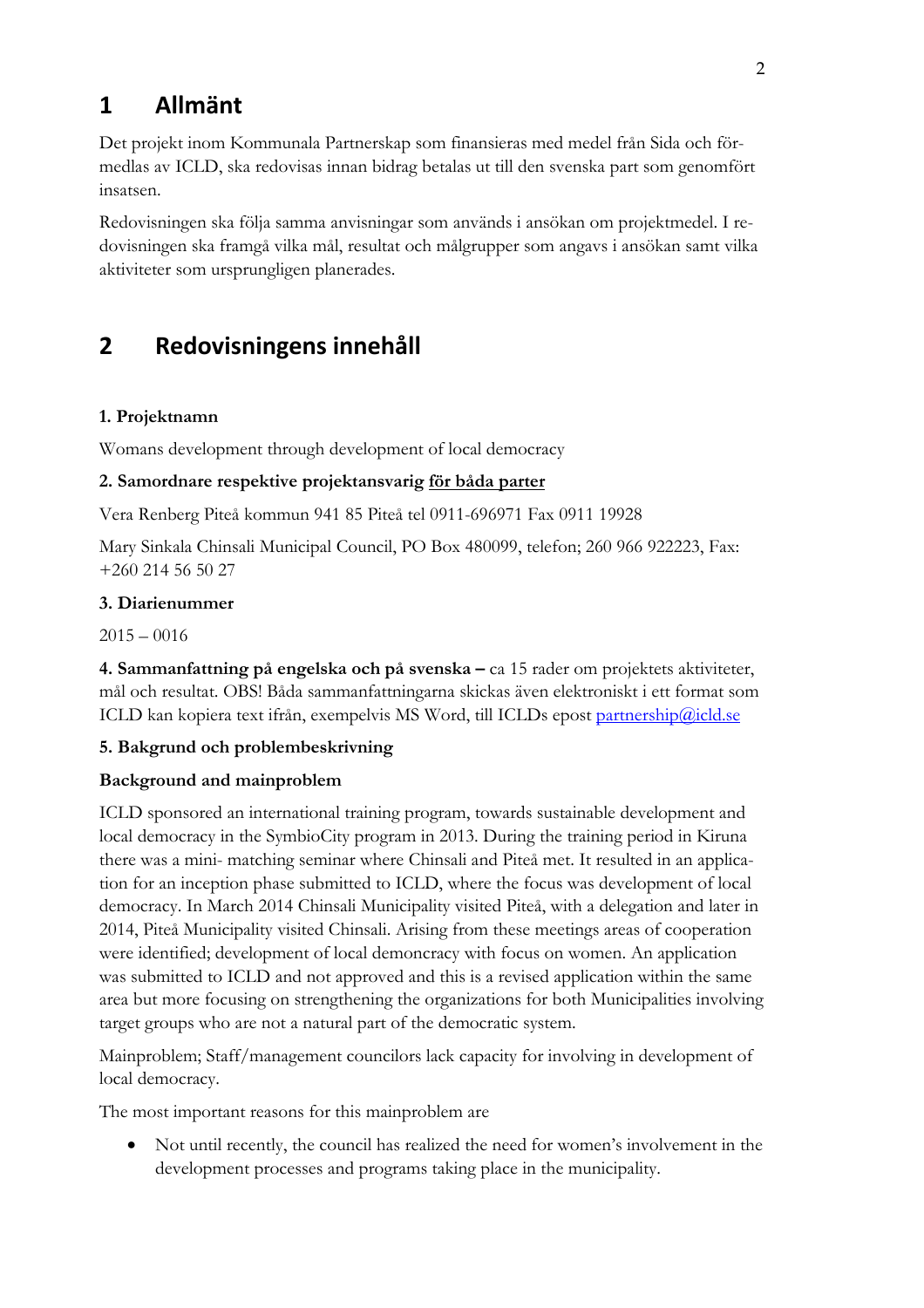- There is a lack of experiences of how to involve women. Traditionally, decisionmaking processes are a preserve of men. Even at a public forum, decision-making is characterized by male dominance. On the other hand, women have the domestic/ childcare responsibility.
- Councilors and Management alike do not have adequate knowledge and experience in how to handle opinions from the citizens. The practice has been of less bottomup and more of top-down approach, where decisions are made by the Council without citizen involvement.
- For more then 20 years, the council has always comprises male Councillors only. Because of this, the interests of women and their participation in development have not taken center stage.

#### **6. Nådda målgrupper och deltagare**

#### **Direct targets groups; officials and elected officials**

**Elected officials.** The group of counsellors has grown sinse the beginning of the project and they are now 20 persons. Still it is a small group and it is important that all are aware and involved in the project in order to be supportive.

**Officials.** They were chosen from their position

Both groups have been part of discussions, information sessions and seminars.

#### Hösten 2016

**Marsh 2017. Steering group in Chinsali.** Peter Roslund- mayor, Majvor Sjölund- opposition leader, Anna-Lena Pogulis – Community strategist, and Vera Renberg- projectleader and member of SG

**Workshop in Chinsali** in Mars with the elected officials, 14 elected men, 1 woman and 5 chiefs, tradional leaders, overall 20 persons attended a workshop.

**June 2017. Steering group in Piteå.** Thomas Mutale, mayor, Levis Mumba, town clerk, Chilufya Kapwepwe director for NGO working with women empowerment project, Isaac Mulenga, councillor, Mary Sinkala, local project leader, Anders Lundkvist, deputy mayor, Peter Roslund former mayor, Anna-Lena Pogulis, community strategist, Majvor Sjölund, opposition leader, Vera Renberg, project leader.

Total 10 persons. 5 woman and 5 men.

#### **June 2017. Project group in Piteå.**

March 16 Seminar/studyvisits in Piteå with participants from Chinsali

Elected officials, + head of 6 Municipalities + projectleader, Adam Jere, Edwin Luo, Francis Mubanga Katongo, John Mumbam, Phidrah Sinyangwe, Mary Sinkala, 5 men and 1 woman.

May 16 studyvisit from Piteå to Chinsali

Göran Dahlén, Anita Granqvist, Anette Chistoffersson, Maria Wiksten, Vera Renström 1 man and 5 women

#### Indirect target groups; women in the Municipality, youth/children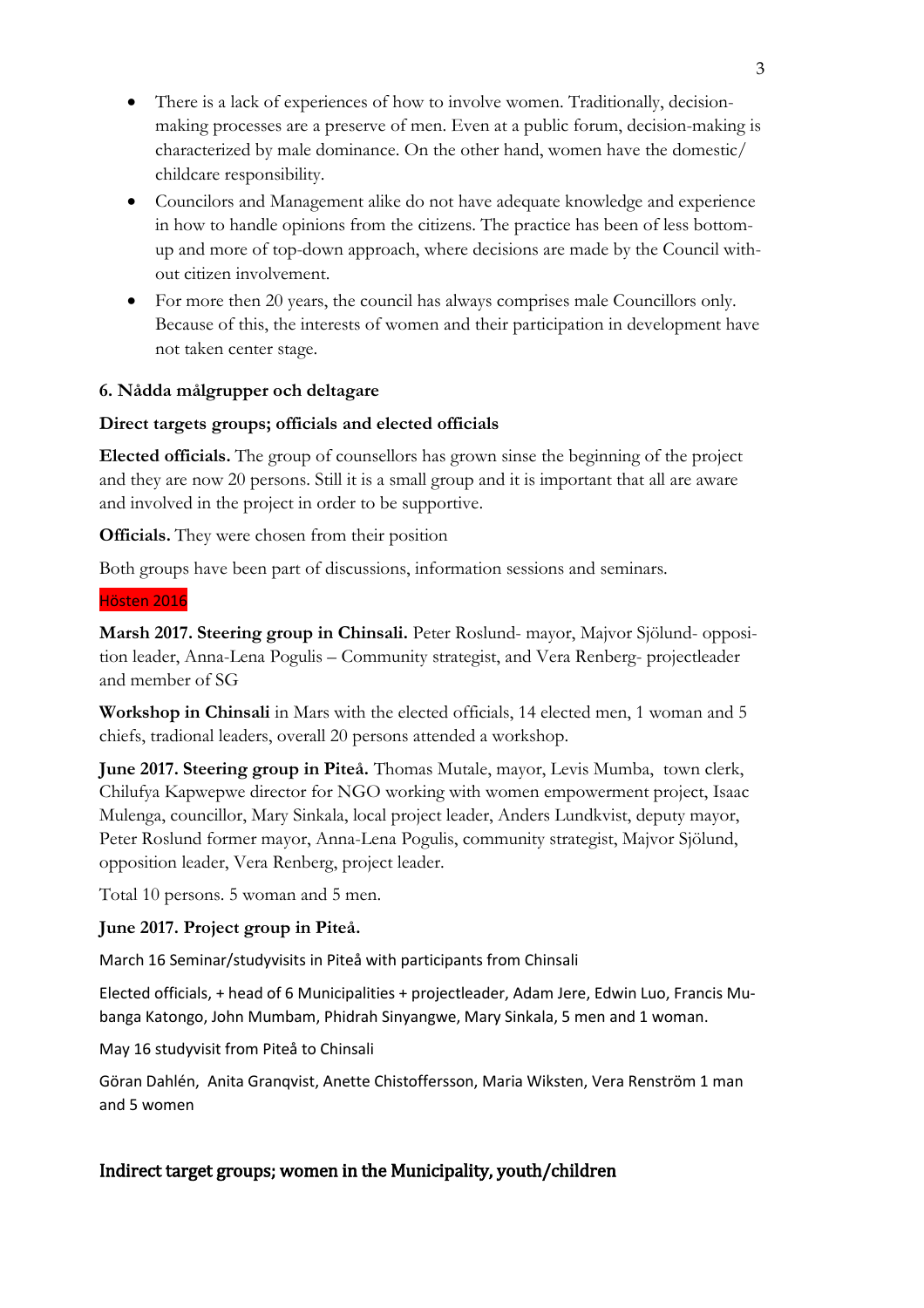**Women groups.** Representatives from all women groups in Chinsali were invited and informed about their possibilities to get support fron the officials in the municipality conserning their clubs and other groups. About 60 clubs are formed and they have different goals for their clugs/groups. Mary of them want to make enterprices out of their ideas.

In the Waste management group, 40 women are trained and in Mars, they got their diplomas. They have now formed a company and are continuing theit work. (Namelist Mary?)

Around 40 women in Ludwa mission are involved in a club with a mission to produce peanutbutter. They have started a culture and they had some money to buy two peanutbutter maschines by private donations. The municipality also mentors them. (No namelist)

#### **7. Projektets uppnådda mål**

**Project Objective:** Staff/management/councilors in Chinsali has capacity to involve women in developing local democracy.

Immediate Objectives.

- Management/councilor have gained experience and knowledge in development of local democracy
- At least one local project where women participate in development of local democracy should have started
- There is a system will be in place for citizens to express their opinions and for the the Municipality to handle the opinions.

In the end of the second year, we have reached one of the the immediate objectives and we are on our way.

In the process of formulating the project objective both men and women have participated. It has been a topic for a discussion, which started during the inception phase and has been on the agenda many times in Chinsali. Two from Chinsali (1 man and 1 woman) and one woman from Piteå have done the practical work of writing the application.

The project objective is based on analyzes done in Chinsali, both among elected councillors and officials. It is their reality and they want a change.

The immediate objectives are based on sharing of experiences between the two Municipalities. The conclusion is that this change is a must for the development in Chinsali and in Chinsali they are convinced that it in the long run will benefit both men and woman and the development in the Municipality.

Some of your questions are hard to answer. Like good solutions for men and women. What is that? As we have a long history in Sweden of a work on equality and womans participation, we have different platforms for the dialog around these metter.

One good indicator of the impact of this project is that there now is one female councillor in Chinsali and the say is that this is done by influense of this project.

**8. Uppnådda resultat -** ange vilka resultat som sattes upp i ansökan och beskriv vad som faktiskt uppnåtts. Följ upp de indikatorer som ni angett i ansökan. Ange också eventuella uppnådda resultat som inte förutsetts eller planerats. Det är inte tillräckligt att redovisa att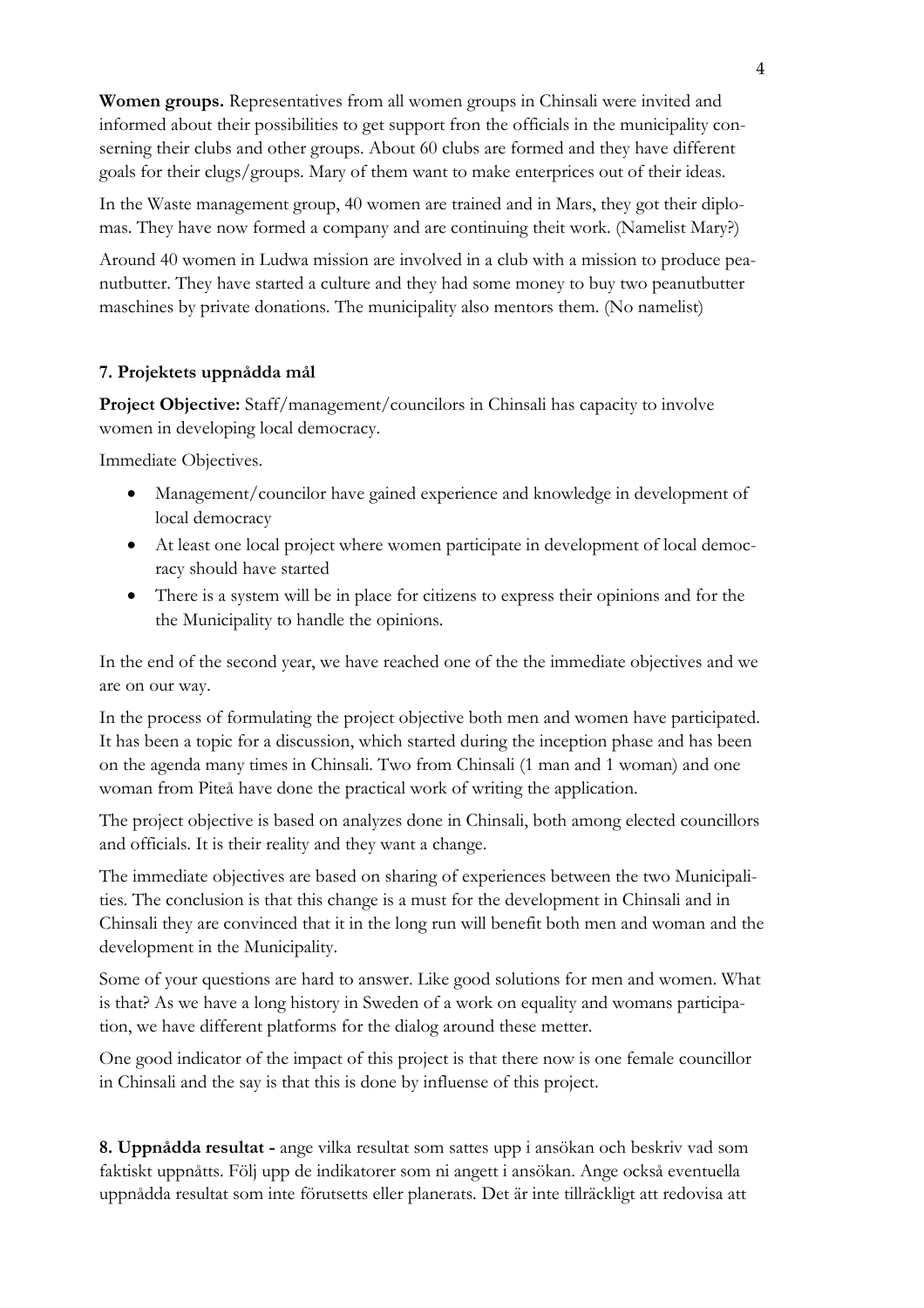"de i ansökan uppställda målen är uppnådda". Har resultatet av projektet kommit både kvinnor och män till del? Har resultatet medfört negativa konsekvenser för kvinnor eller män?

#### **Immediate Objectives:**

Immediate Objectives.

- 1. Management/councilor have gained experience and knowledge in development of local democracy.
	- Follow up with officials/ elected politicians in Piteå with workshops and study visits with focus on methods for improving women.
	- Two follow up workshops in Chinsali with participation from Chinsali and from Piteå in one.
	- Revise and further develop methods where feedback from the women groups are taken into consideration.
	- 4 follow ups in the council and within the management regarding the project

#### **Results**

There has been many activities put up to support this process. The evaluations made so far in the steering group and in the project group shows that they "Bring something back to Zambia" They get inspiration and good learning.

In addition, there is a question "Public opinion – focus woman. How do we know?"

- 2. At least one local project where women participate in development of local democracy should have started.
	- The Municipality gives women a follow up training where adequate training is given due to the needs
	- Organise women who want to function as feedback for the plans developed by the Municipality
	- The Municipality meet the women groups at least once a month
	- Two of the women from the projects join the group going to Piteå
	- A seminar for the women is arranged in Chinsali based on sharing of experiences

#### **Results**

The Waste management group is running! There are about 40 women assigned and they now have their documents of the training for this. They are meet more then once amonth according to their needs.

There is a process of ongoing meeting with guidance for women groups/clubs held by the officials in the municipality. Around 60 clubs are supported during this second year.

It wes not possible to take two women from the project to Piteå, this is now planned to be done in autumn 2017.

The seminar on sharing is now planned to be done in the waste management area connected to another town in Zambia and is planned for year three.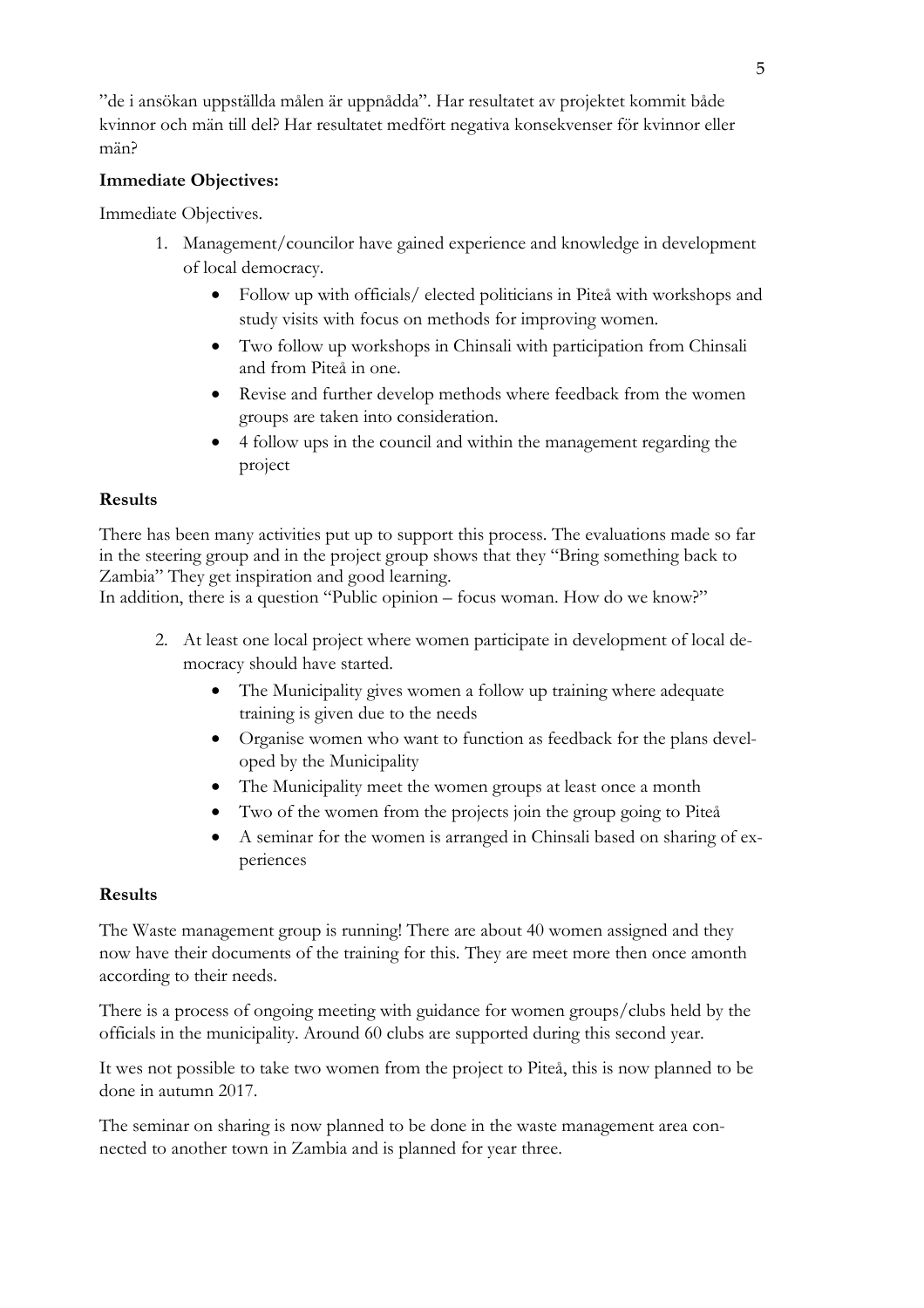- 3. There is a functioning system for citizens to express their views and for the municipality to take care of them
	- June and December the Municipality publishes a "magazine" to show their finances, how they are used and how they want to use it.
	- An outline for a Chinsali system and develop a pilot period where the women groups are involved. Adjustments of the system due to the outcome of the test period.
	- The Municipality has a system in place for handling the opinions from the citizens
	- The Municipality will through the elected councillors promote the system in their wards.

There has been a great nuber of activities done to support this process.

So,

**9. Genomförda aktiviteter -** berätta vad som gjorts i relation till vad ni angett i ansökan tidsplan, genomförande, vilka insatser som genomförts i vilket land, program för genomförda seminarier, workshops och studiebesök etc. Här måste en förklaring av vad som faktiskt har gjorts redovisas och det räcker inte med att skriva t ex "Inga avvikelser från vad som tagits upp i ansökan finnes". Om inte alla i ansökan angivna aktiviteter genomförts, ange orsak. Redovisa ev. omdisponering av aktiviteter. Har både kvinnor och män deltagit i aktiviteterna?

October 2016 – Piteå went to Chinsali. Visited Chief Nkula and Chief Nkweto to see how they handle issues to do with early child marriages.

Politicians, project leader and project group from Chinsali held a meeting. The meeting was held to orient newly elected Councillors on the Municipal Partnership Program between Chinsali and Pitea. Councillors showed interest.

Mars 2017 Steering group from Piteå in Zambia. Presentations of:

the long term objectives and of development in Piteå regarding woman participation in politics by Centre party and

Cityzens dialog – Why and how it is done in Piteå. Workshop around possibilities in Chinsali.

June 2017 – project group and steering group in Piteå. Dialogs and norm critical /norm challenging discussions with focus on equality and anti-discrimination.

Two follow up workshops are held in Chinsali with participation from Chinsali and from Piteå in one.

**10. Hållbarhet och spridning –** beskriv hur projektets resultat kan bestå med tiden och hur resultatet har spridits och kommer att spridas inom kommunerna och till utomstående.

**11. Minskning av fattigdomen –** beskriv om projektet har bidragit till att minska fattigdomen direkt eller indirekt. Fattigdom har många dimensioner. Den består inte bara av brist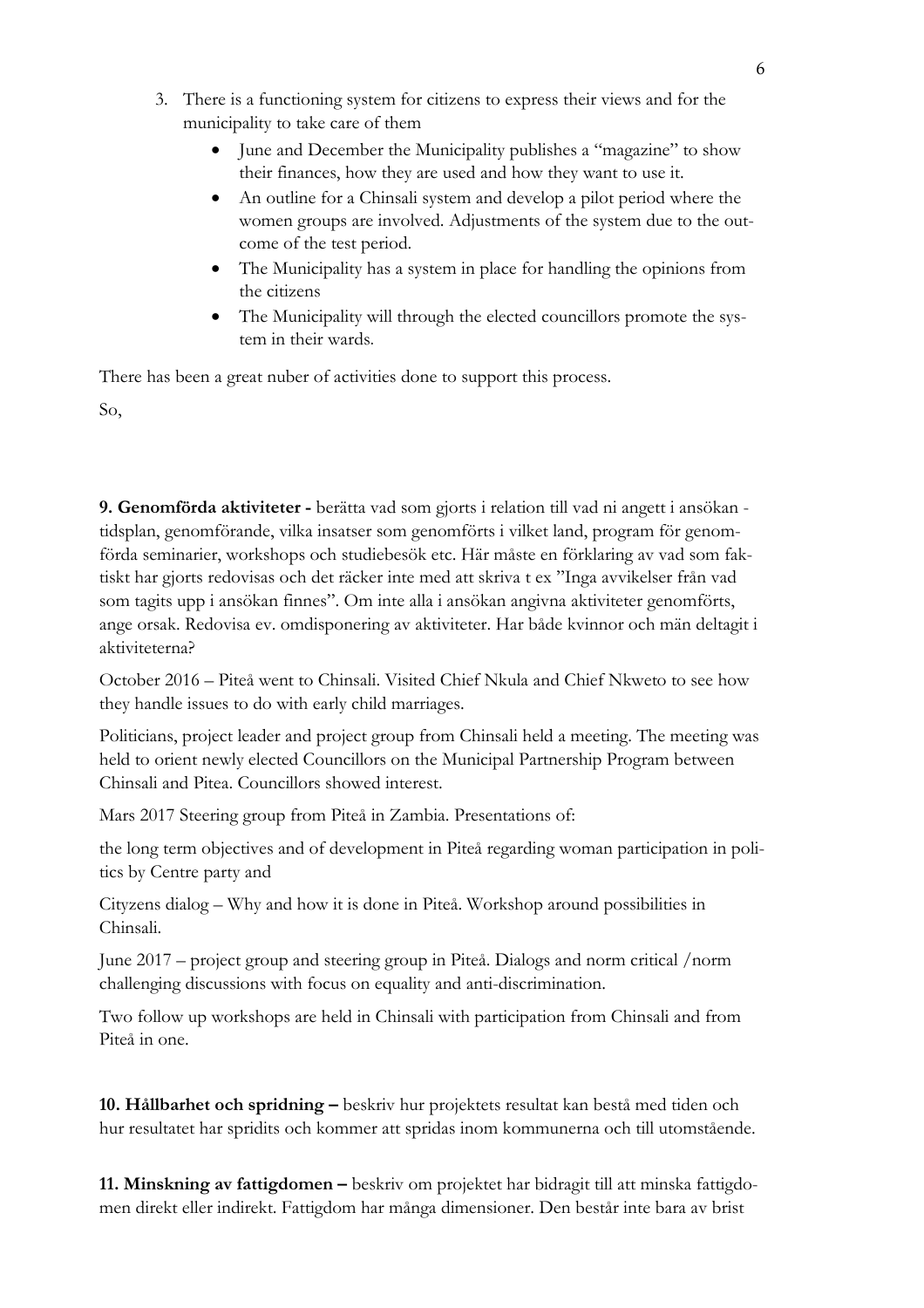på materiella tillgångar utan även av brist på inflytande, valmöjligheter, andra möjligheter och trygghet. Vissa förutsättningar för hållbar minskning av fattigdomen är demokratiskt styrelsesätt, ekonomisk och social utveckling och ett hållbart användande av miljön.

**12. Ömsesidighet –** beskriv i vilken omfattning projektet har varit betydelsefullt och till nytta för parterna i båda länderna. Hur har ömsesidigheten beaktats i planeringsfasen, genomförandet o.s.v. Vad har de medverkande upplevt och dragit för lärdomar av projektet? Vilka är de starkaste intrycken från samarbetet? Tänk på att det är möjligt för parterna att dra nytta på olika sätt i samma projekt.

**13. Miljö -** ange projektets påverkan på miljön. Miljöaspekter kan finnas i såväl val av transportmedel som i diskussioner som förts.

**14. Jämställdhet -** beskriv hur projektet påverkat eller förbättrat mäns respektive kvinnors situation, rättigheter och skyldigheter samt hur det tagits hänsyn till deras behov och förutsättningar. Ange vem/vilka som fått nytta av resultaten.

**15. Samarbetsklimat -** beskriv hur samarbetsklimatet upplevts under projektet. Beskriv också roll- och ansvarsfördelningen mellan parterna. Beskriv vilken roll samordnaren och lednings- och samordningskommitténs har haft i projektet.

**16. Övriga finansiärer –** uppge eventuella övriga finansiärer och redovisa de medel som beviljats av dessa.

**17. Redovisning av kostnader -** i förhållande till beviljad budget och genomförda aktiviteter **-** redovisa både den beviljade budgeten och det faktiska utfallet för respektive poster. Använd den budget ni blivit beviljad och fyll i utfallet i avsedd kolumn. Verifikationer skall ej skickas in till ICLD, men finnas tillgängliga i kommunens bokföring. **Kostnaderna ska verifieras genom utdrag ur bokföringsjournal eller motsvarande samt vara undertecknad av ekonomichef eller motsvarande**.

- o Kostnaderna skall redovisas exklusive moms.
- o Lönekostnader redovisas på följande sätt: Timkostnad=månadslön/165+ PO påslag (sociala avgifter). Använd avsedd blankett för redovisning av lönekostnader.

#### **Alla beviljade medel måste granskas av revisor innan redovisningen skickas till ICLD. Revisionsintyg måste bifogas redovisningen.**

**18. Utbetalning** – Ange på vilket postgiro/bankgiro/konto medlen ska sättas in.

**19. Den utländska samarbetspartens bidrag -** ange vilka resurser - personal, omkostnader som lokaler, tolkar, transporter, uppehälle etc. – samarbetsparten bidragit med i projektet.